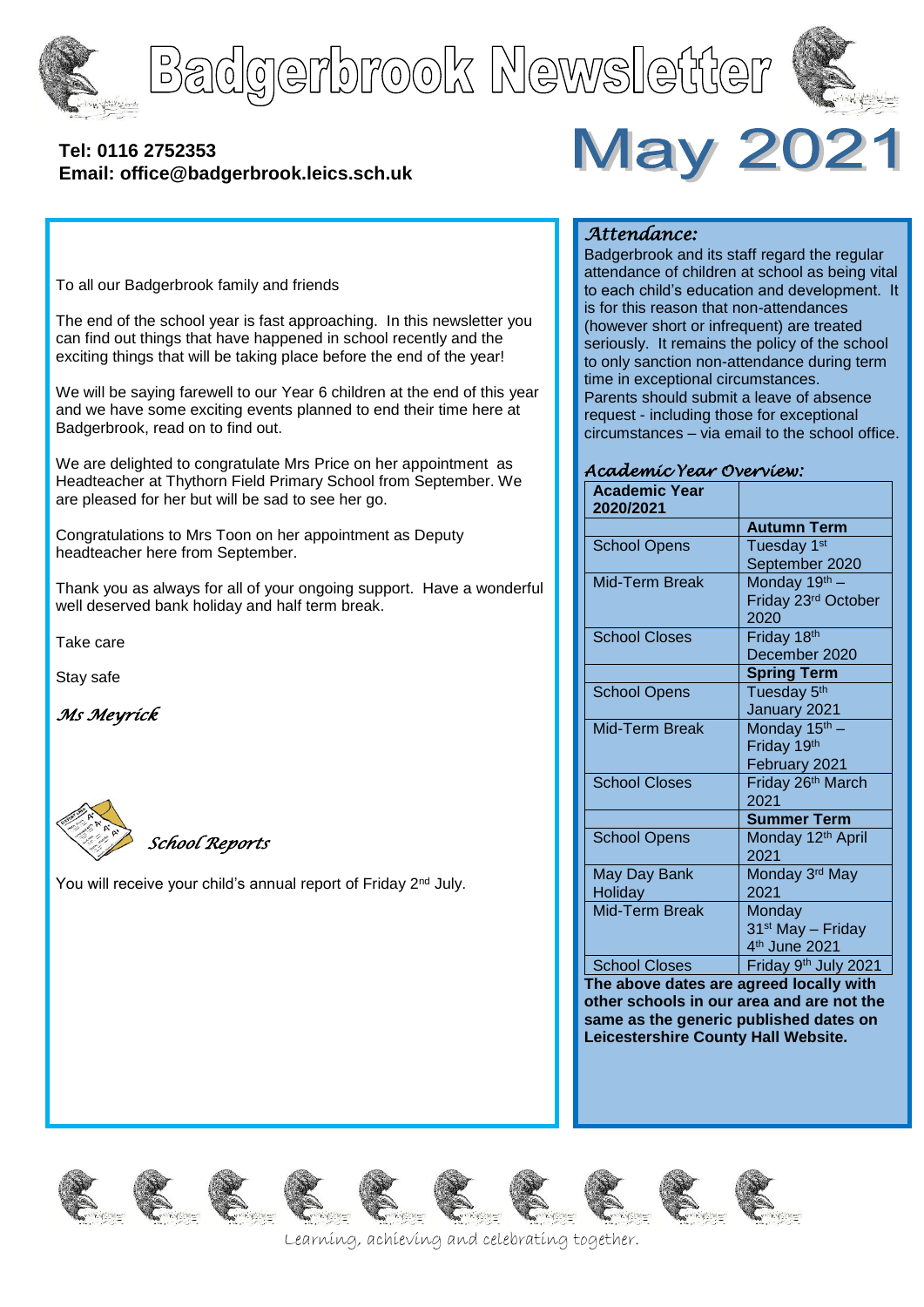

### *Sports Day*

We are hoping to arrange sports days for the end of the summer term. However, this depends on the latest Covid guidance as it comes through. When this is received and we know more, we will send out further information.



*Snacks*

As we have a number of children with severe nut allergies, please do not send any nuts or products containing nuts such as Nutella, into school. Thank you



*Year 6 End of Year Celebration* 

With the end of another year fast approaching, our thoughts turn to how to mark the end of year 6's time at Badgerbrook Primary School and to wish them bon voyage on their continuing educational journey.

The plan is to finish regular school for Year 6 children only on Friday  $2<sup>nd</sup>$  July, as some secondary schools are having their transition days at different times.

An email has been sent out to the Year 6 parents with all the relevant information.

**Friday 6th July**: End of "regular" school (Year 6 only) – clear drawers, sign shirts etc.

**Monday 5th & 6th July:** Badgerbrook Legends Tournaments: a series of challenges with a trophy for winning team. Afternoon picnic.

**Tuesday 6th July: 4pm-6pm:** Grand re-opening of the Legacy garden, award giving ceremony.



# *Year 3 Battle of Bosworth Big Movie Premiere!*

On 11th May year 3 enjoyed a red carpet event in the hall for the premiere of their Battle of Bosworth Movies. The two classes each used their history and English learning to write scripts for the movies, which were then filmed and edited ready for the premiere. They also learned songs and dances and some children wrote extra material as we learned more and more about the Battle and Richard III. The teachers are incredibly proud of their hard work and we learned so much and used so many character muscles during our Movie Project. The children looked amazing dressed up as movie stars and all took a turn arriving in style on the red carpet. We even had pop corn!

#teamwork, #creativity, #enthusiasm

### COVID 19 –

Whilst on the school grounds we ask that you remember to:

- Wear a mask.
- Keep a two-metre distance from others who are not in your household.

Please stay at home and do not come onto the school grounds if you are feeling unwell, have any symptoms or are waiting for test results.

Please stick to the staggered collection and drop off times to help us ensure social distancing can be maintained during these busy times.

**IN THE EVENT OF YOUR CHILD TESTING POSITIVE FOR COVID-19 PLEASE ENSURE YOU INFORM THE SCHOOL IMMEDIATELY. IF YOU GET THE RESULTS OUT OF OFFICE HOURS PLEASE EMAIL THE SCHOOL ON:**

office@badgerbrook.leics.sch.uk.

Please label the e-mail - 'Positive Covid-19 Test'

You must include the following information:

- Date when symptoms started.
- Date of test and result.

Emails will be checked at regular times over the weekend and evenings.

Parenting in a Pandemic:

Click on the link below for top tips to help you parent during a pandemic. There is a free course and other links parents might find useful to support them.

[https://www.schudio.tv/courses/paren](https://www.schudio.tv/courses/parenting-in-a-pandemic) [ting-in-a-pandemic](https://www.schudio.tv/courses/parenting-in-a-pandemic)













Learning, achieving and celebrating together.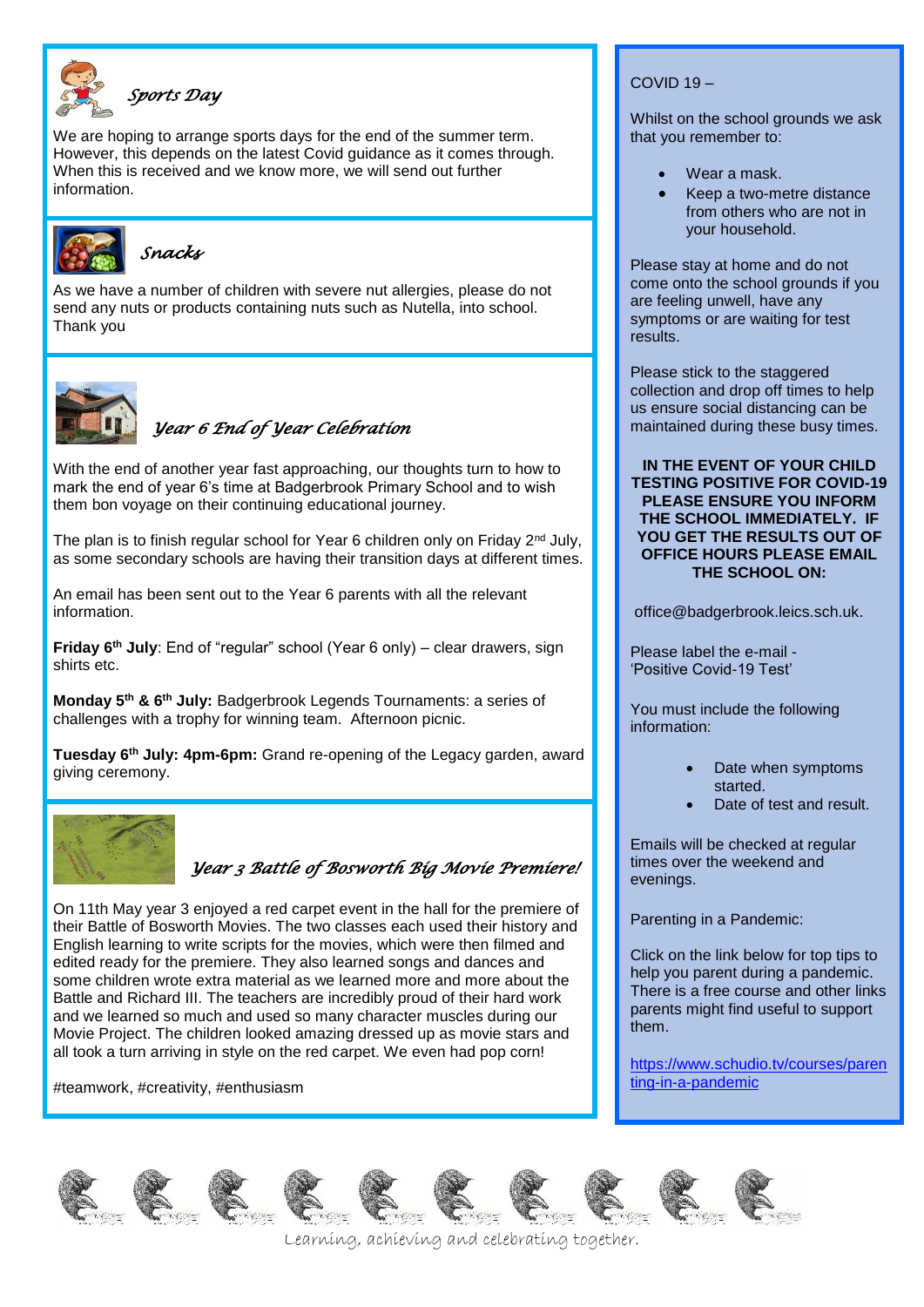

### *Outdoor Learning*

Outdoor learning is a fundamental part of a child's development. We are looking to update our outside areas and we need your help!

We are asking for donations to help us gain a covered seating area, to take the teaching outdoors. Picnic benchs, spare wood and pallets, so we can become creative in our learning. We would be very grateful if anyone could donate or have any friends, family or contacts that can help us achieve this.

If you think you can help, please send an email to [office@badgerbrook.leics.sch.uk.](mailto:office@badgerbrook.leics.sch.uk)

Thank you

Miss Bass



*Tela ITT Event* 

MAKE A DIFFERENCE IN YOUR COMMUNITY ...

Achieve with TELA Teacher Training

**When**: June 10 2021 @ 6pm

**Where:** Online

**Cost:** Free

**Contact:** Jo Robotham 01455 283262 Ext 3206

#### **Book:** [www.telaonline.co.uk](http://www.telaonline.co.uk/)

**Summary of event:** Find out about teacher training in your community, we believe that children are at the heart of everything we do

Join us on 10 June 2021 at 6pm to find out about our school based initial teacher training in primary and secondary education.

We can answer the questions - Can I afford to train? What bursaries are available? Why choose TELA? What is the course structure? Ask our Primary and Secondary trainees what the course is really like? Find out how the course is structured during the training year? How have you managed as a career changer? A great opportunity to **any questions you may have.**



*Parking outside school* 

We have received several reports of dangerous and inconsiderate parking outside the school and in surrounding roads. Parking across driveways means that the local residents cannot get onto or off their drives. This also causes safety issues as they cannot see clearly when leaving their drives, due to cars being parked so close or half over the access point.

Please do not use the school car park entrance or the gateway to Holmes Park for turning.

We know that parking in the area is difficult and we encourage as many families as possible to walk to school. We do have permission for you to park in the bottom of the Co-op car park if you are able to walk from there.